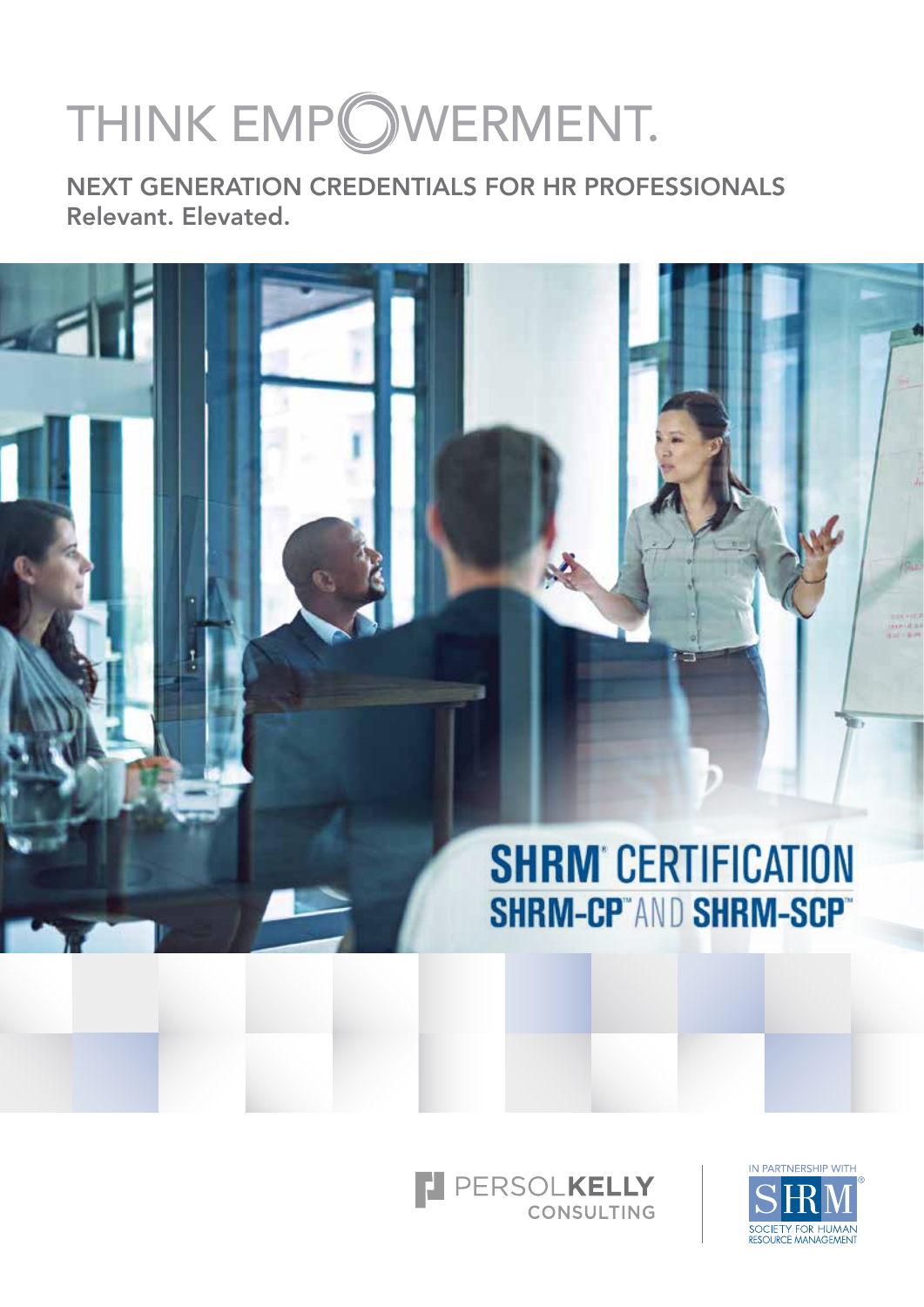

# **SHRM Certified Professional**

Program Structure

| Day 1                                                       | Module 1                 |
|-------------------------------------------------------------|--------------------------|
| <b>Attend Workshop 1</b>                                    | <b>HR Competencies</b>   |
| (Full-day sessions)<br>Facilitated by trainers<br>from SHRM | Module 2<br>Organisation |
| Day 2                                                       | Module 3                 |
| <b>Attend Workshop 2</b>                                    | Strategy                 |
| (Full-day sessions)<br>Facilitated by trainers<br>from SHRM | Module 4<br>People       |
| Day 3                                                       | Module 5                 |
| <b>Attend Workshop 3</b>                                    | Workforce                |
| (Full-day sessions)<br>Facilitated by trainers<br>from SHRM |                          |

# Individual Preparation (6 months)

- SHRM workshop (3 days)
- Self study program
- SHRM education partner programs

# Exam Registration

#### Exam Cycles

- A. 1 May to 15 July Application deadline: 23 March Late application deadline\*: 13 April
- B. 1 December to 15 February Application deadline: 19 October Late application deadline\*: 9 November Recertification is required every three years through demonstrated professional development (preferred method) or retaking the exam.

(\*additional late application fee is USD\$75)



#### Exam eligibility requirements

Currently in HR roles for HR-related graduate degree OR 1 year in HR role for non-HR graduate degree

#### OR

1 year in HR roles for HR-related bachelor's degree OR 2 years in HR roles for non-HR bachelor's degree

#### OR

3 years in HR roles for HR-related degree (less than a bachelor's degree) OR 4 years in HR role for non-HR degree (less than a bachelor's degree)

# Exam format and length

Computer-based experience 160 questions (160 multiple choice questions, of which approximately 95 are stand-alone knowledge-based questions and approximately 65 are situational judgment items)

#### Method of Study

3-day in-person workshop sessions with SHRM trainers and self-study/preparation by candidates

#### Program Duration

3-day instructor-led preparatory program

#### Program Fee

Please contact our local representative

#### **SHRM Certified Professional (SHRM-CP):**

For HR professionals who are engaged in implementing policies and strategies, serving as the point of contact for staff and stakeholders, delivering HR services, and performing operational HR functions.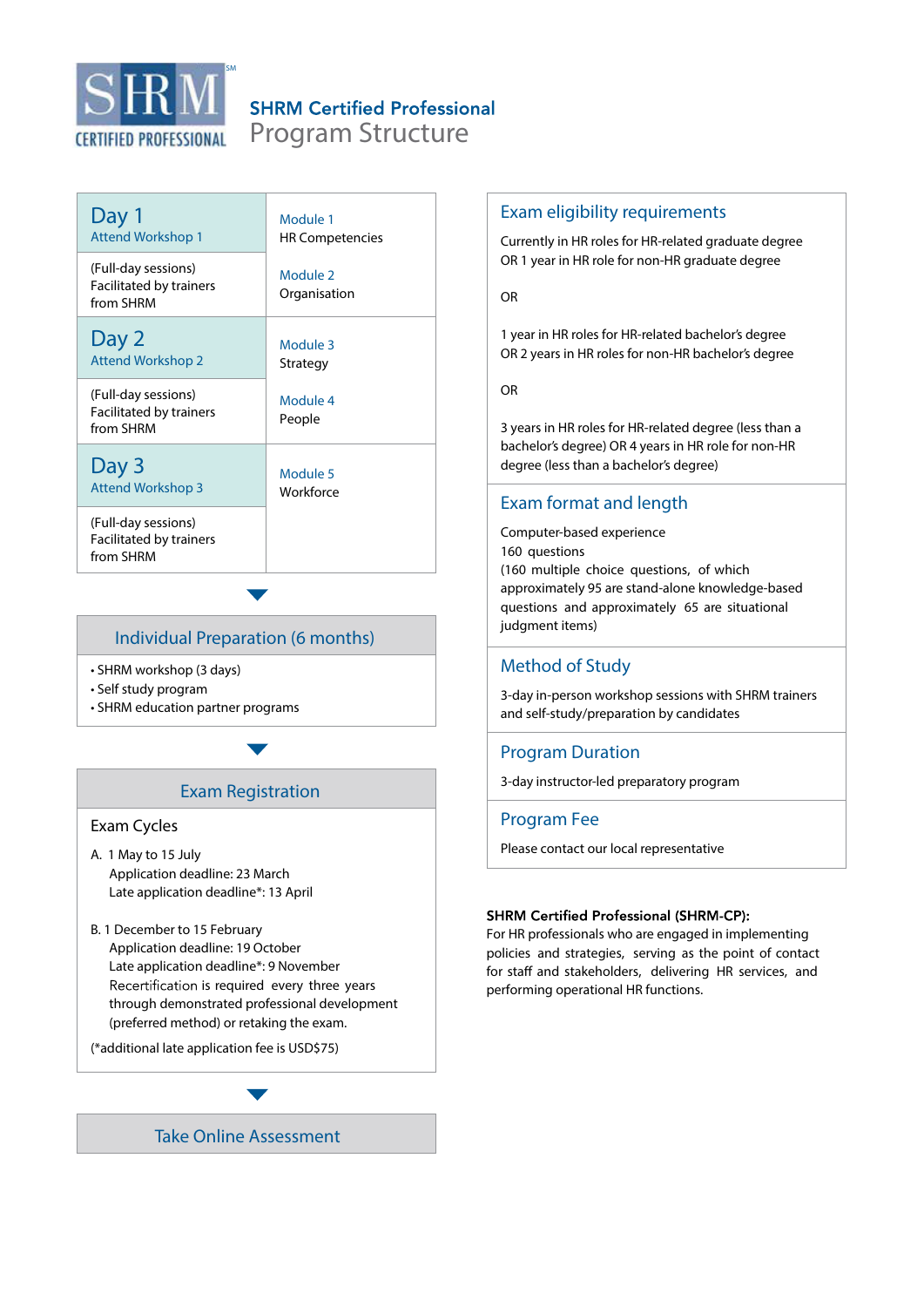

# **SHRM Senior Certified Professional**

Program Structure

| Day 1                                                       | Module 1                 |
|-------------------------------------------------------------|--------------------------|
| <b>Attend Workshop 1</b>                                    | <b>HR Competencies</b>   |
| (Full-day sessions)<br>Facilitated by trainers<br>from SHRM | Module 2<br>Organisation |
| Day 2                                                       | Module 3                 |
| <b>Attend Workshop 2</b>                                    | Strategy                 |
| (Full-day sessions)<br>Facilitated by trainers<br>from SHRM | Module 4<br>People       |
| Day 3                                                       | Module 5                 |
| <b>Attend Workshop 3</b>                                    | Workforce                |
| (Full-day sessions)<br>Facilitated by trainers<br>from SHRM |                          |

#### Individual Preparation (6 months)

- SHRM workshop (3 days)
- Self study program
- SHRM education partner programs

# Exam Registration

#### Exam Cycles

- C. 1 May to 15 July Application deadline: 23 March Late application deadline\*: 13 April
- D. 1 December to 15 February Application deadline: 19 October Late application deadline\*: 9 November Recertification is required every three years through demonstrated professional development (preferred method) or retaking the exam.

(\*additional late application fee is USD\$75)

Take Online Assessment

#### Exam eligibility requirements

3 years in HR role for HR-related graduate degree OR 4 years in HR role for non HR-related graduate degree

#### OR

4 years in HR role for HR-related bachelor's degree OR 5 years in HR role for non-HR bachelor's degree

OR

6 years in HR role for HR-related degree (less than a bachelor's degree) OR 7 years in HR role for non-HR degree (less than a bachelor's degree)

# Exam format and length

#### 160 questions

(160 multiple choice questions, of which approximately 95 are stand-alone knowledge-based questions and approximately 65 are situational judgment items)

#### Method of Study

3-day in-person workshop sessions with SHRM trainers and self-study/preparation by candidates

#### Program Duration

3-day instructor-led preparatory program

#### Program Fee

Please contact our local representative

#### **SHRM Senior Certified Professional (SHRM-SCP):**

For HR professionals who are engaged in developing strategies, leading the HR function, fostering influence in the community, analysing performance metrics, and aligning HR strategies to organisational goals.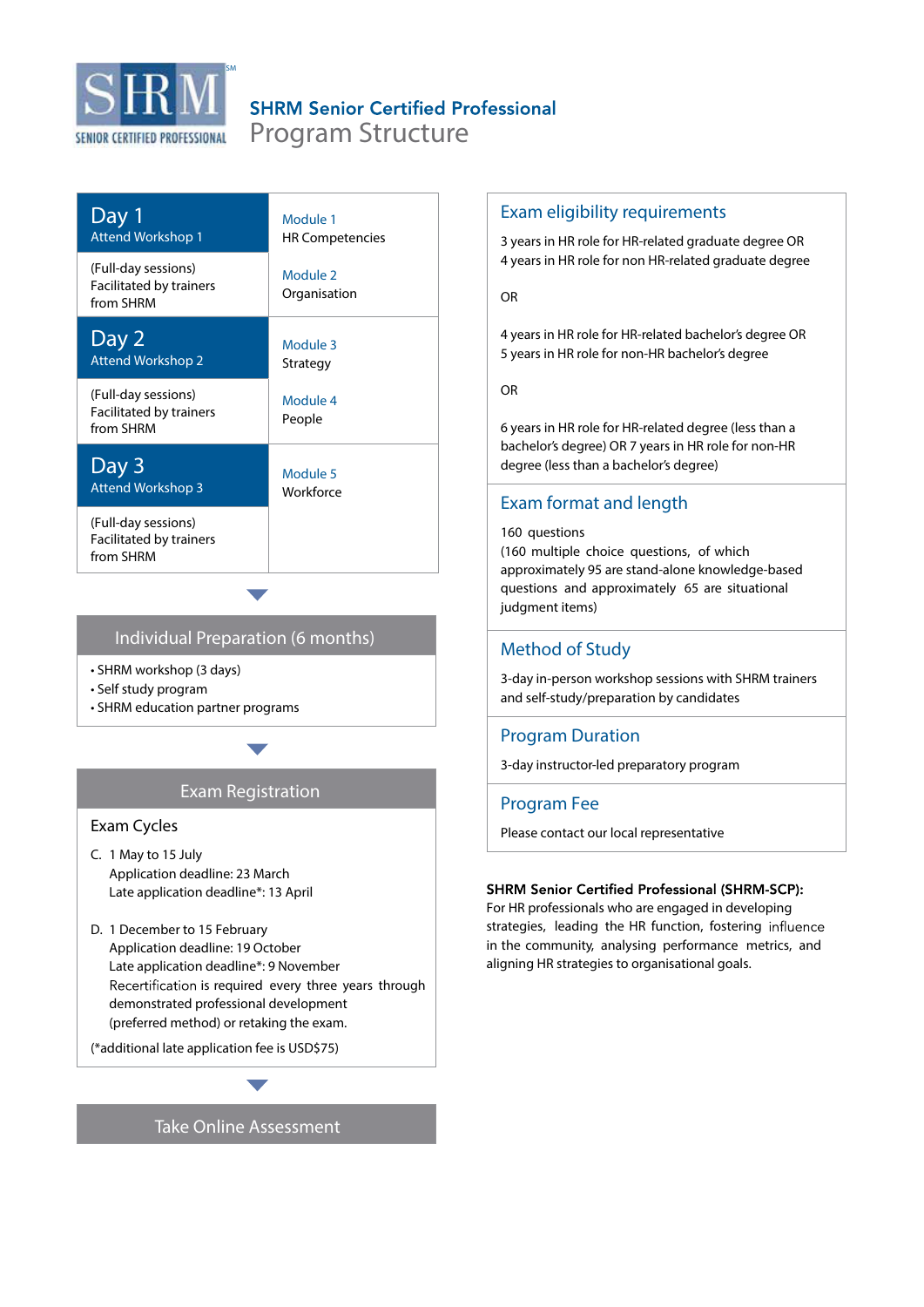# SHRM BoCK<sup>™</sup> (Body of Competency and Knowledge) Meeting the needs of today's new reality in the HR profession

As the leading advocate for HR professionals worldwide, SHRM conducted an intensive research study to define the competencies and knowledge relevant to today's global HR professional. Through these efforts, a clear picture emerged of what is expected of future HR professionals and leaders.

# SHRM Body of Competency and Knowledge<sup>™</sup>



\*Applicable only to examinees testing within the U.S.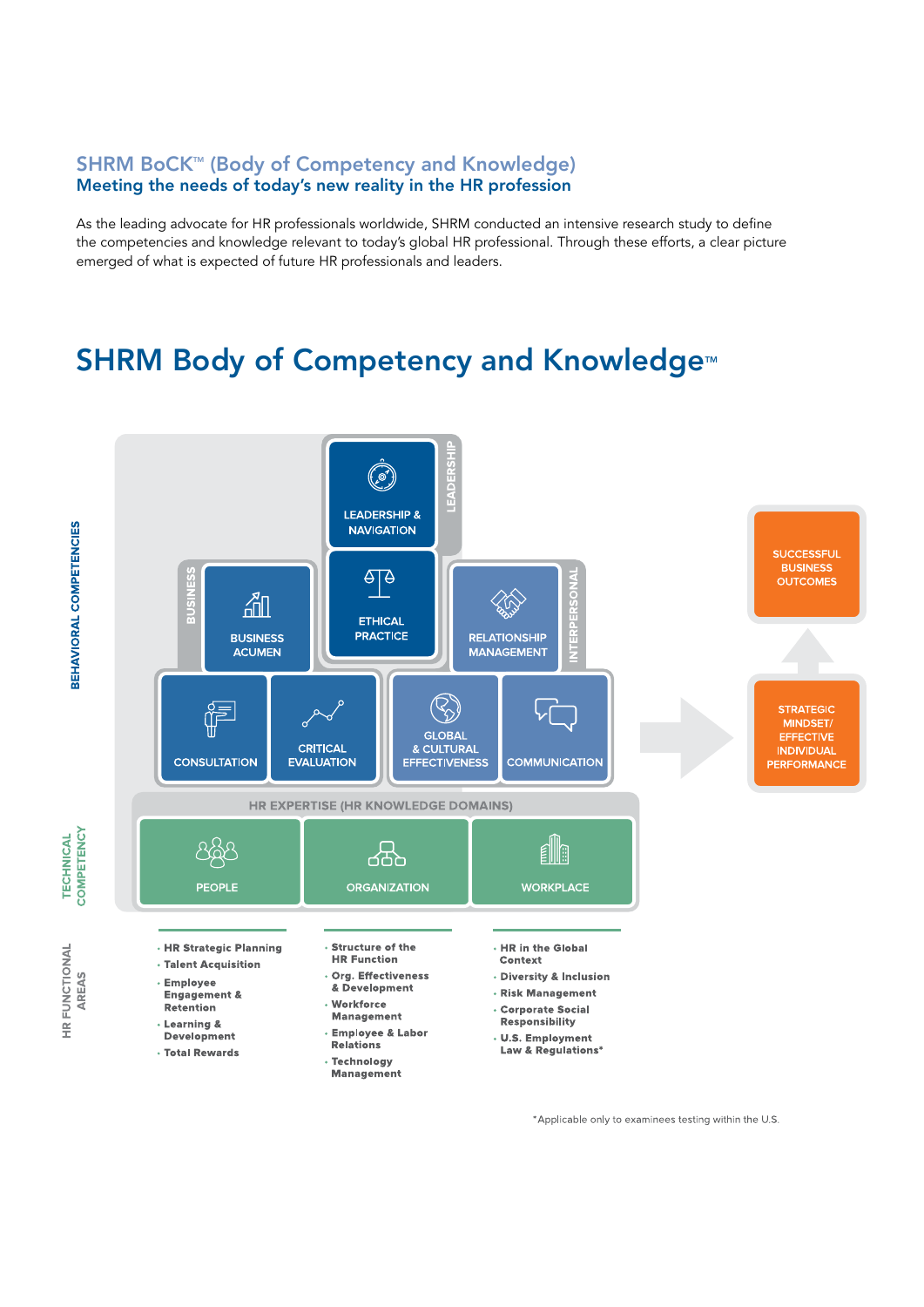# The HR Business and Management Professional Program

As part of its initiative to strengthen human resource (HR) capabilities in Asia, PERSOLKELLY Consulting has partnered with Society for Human Resource Management (SHRM) to offer this program, which aims to enhance the practitioners in the region to develop competencies in line with international standards. They provide essential prerequisite knowledge and skills for HR professionals to expand their generalist knowledge and to build their foundation in HR.

# SHRM-CP and SHRM-SCP

Both credentials SHRM Certified Professional (SHRM-CPSM<sup>SM</sup>) and SHRM Senior Certified Professional (SHRM-SCPSM<sup>SM</sup>) were developed to validate core HR knowledge and skills in demonstrating mastery of generally accepted principles, independent of geographic region, from professionals practicing HR outside of the United States. Through demonstrated knowledge, the credentials enhance the credibility of HR professionals and the organisations they serve. The SHRM-CP and SHRM-SCP program was launched on 5 January 2015 by SHRM after years of research to define the competencies and knowledge relevant to today's global HR professional. SHRM regards the SHRM-CP and SHRM-SCP as the new standard in certification for the HR profession. By incorporating key HR competencies into the SHRM-CP and SHRM-SCP, SHRM is enhancing the relevance of the new certifications. SHRM's new credentials demonstrate to the global business community that the credential holder has strong abilities in both aspects of HR practice competency and knowledge that are required for effective job performance.

The new SHRM certification recognises that HR professionals are at the core of leading organisational success:

- It is built on one singular SHRM Body of Competency and Knowledge (SHRM BoCK) designed to elevate the HR profession around the world.
- It tests the HR professional's competency the ability to put that knowledge to work through critical thinking and application.
- It demonstrates that the HR professional is a technical expert and has mastered the application of HR technical and behavioural competencies, through practice and experience to drive business results.

# Benefits for Employers

| Invest in developing<br>competent HR professionals to<br>partner with you in managing<br>your people | Provide your HR practitioners<br>with relevant skills and<br>qualifications to perform their<br>roles effectively | Demonstrate your commitment<br>to upskill your HR practitioners | Develop your HR practitioners<br>to have skills and experience<br>which have been assessed<br>against a professional<br>recognition framework |
|------------------------------------------------------------------------------------------------------|-------------------------------------------------------------------------------------------------------------------|-----------------------------------------------------------------|-----------------------------------------------------------------------------------------------------------------------------------------------|
|------------------------------------------------------------------------------------------------------|-------------------------------------------------------------------------------------------------------------------|-----------------------------------------------------------------|-----------------------------------------------------------------------------------------------------------------------------------------------|

# Benefits for HR Practitioners

| Gain a professional certification which is<br>internationally recognised  | Enhance your generalist knowledge in HR                                | Stay up to date with the latest<br>developments in HR                                                                                         |
|---------------------------------------------------------------------------|------------------------------------------------------------------------|-----------------------------------------------------------------------------------------------------------------------------------------------|
| Access essential resources and information<br>relevant to your profession | Advance your career with the<br>establishment of professional networks | Get access to our online resource<br>center and email helpline that provides<br>HR support through all stages of the<br>employment life cycle |